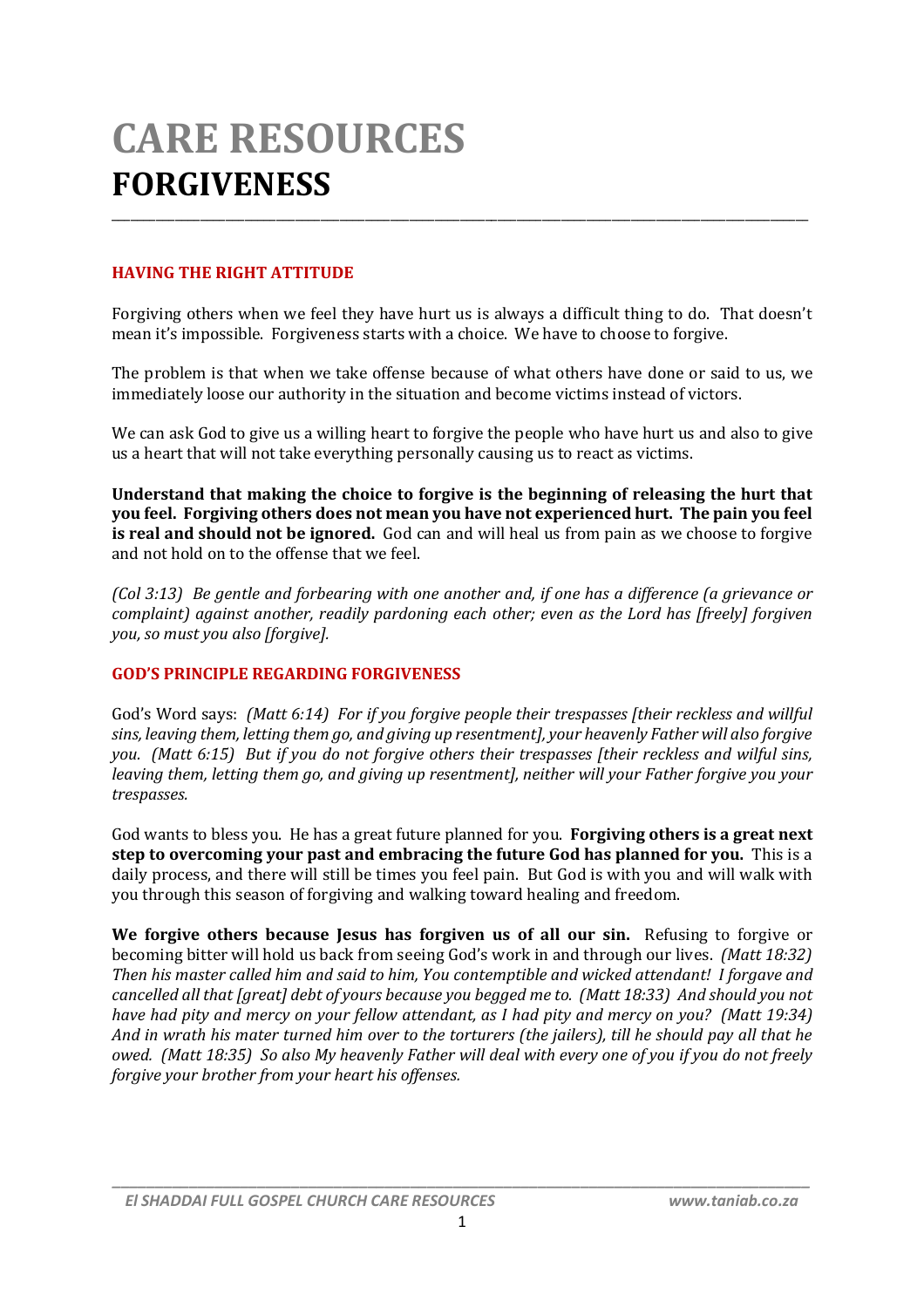#### **WHEN DO WE FORGIVE OTHERS?**

Thomas Watson about 300 years ago. He is commenting on the Lord's Prayer, "Forgive us our debts as we for give our debtors," and asks, When do we forgive others? The answer: **When we strive against all thoughts of revenge; when we will not do our enemies mischief, but wish well to them, grieve at their calamities, pray for them, seek reconciliation with them, and show ourselves ready on all occasions to relieve them.** (Thomas Watson, *Body of Divinity*, p. 581)

If we continue to hold fast to an unforgiving Spirit, we will not be forgiven by God and then we will not go to heaven, because heaven is the dwelling place of forgiven people. The reason is also that holding fast to an unforgiving spirit proves that we do not trust Christ.

## **HOW TO APPLY GOD'S PRINCIPLE ON FORGIVENESS**

- 1. Repent of sin. (1 John 1:9)
- 2. Be honest and upright when you forgive. God knows your heart and knows when you really mean it.
- 3. Forgive often. (Matt 18:21)
- 4. Make a choice to forgive. Forgiveness is not a feeling or emotion, it is a choice.
- *5.* Protect your heart against bitterness. *(Prov 4:23) Keep and guard your heart with all vigilance and above all that you guard, for out of it flow the springs of life.*

## **BE READY TO FORGIVE**

*(Eph 4:26) When angry, do not sin; do not ever let your wrath (your exasperation, your fury or indignation) lust until the sun goes down. (Eph 4:27) Leave no [such] room or foothold for the devil [give no opportunity to him].*

*(1 John 2:11) But he who hates (detest, despises) his brother [in Christ] is in darkness and walking (living) in the dark; he is straying and does not perceive or know where he is going, he cause the darkness has blinded his eyes.*

*(Eph 4:32) And become useful and helpful and kind to one another, tenderhearted (compassionate, understanding, loving-hearted), forgiving one another [readily and freely], as God in Christ forgave you.*

#### **BIBLICAL DEFINITION OF FORGIVENESS**

- 1. **Resist thoughts of revenge.** *(Rom 12:19) Beloved, never avenge yourselves, but leave the way open for [God's] wrath; for it is written, Vengeance is Mine, I will repay (requite), says the Lord.*
- 2. **Do not seek to repay evil**. *(1 Thes 5:15) See that none of you repays another with evil for evil, but always aim to show kindness and seek to do good to one another and to everybody.*
- 3. **Bless those who curse you**. *(Luk 6:28) Invoke blessings upon and pray for the happiness of those who curse you, implore God's blessing (favour) upon those who abuse you [who revile, reproach, disparage, and high-handedly misuse you].*
- 4. **Don't rejoice when your enemy falls**. *(Prov 24:17) Rejoice not when your enemy falls, and let not your heart be glad when he stumbles or is overthrown. (Prov 24:18) Lest the Lord see it and it be evil in His eyes and displease Him, and He turn away His wrath from him [to expend it upon you, the worse offender].*
- 5. **Pray for their welfare.** *(Matt 5:44) But I tell you, Love your enemies and pray for those who persecute you.*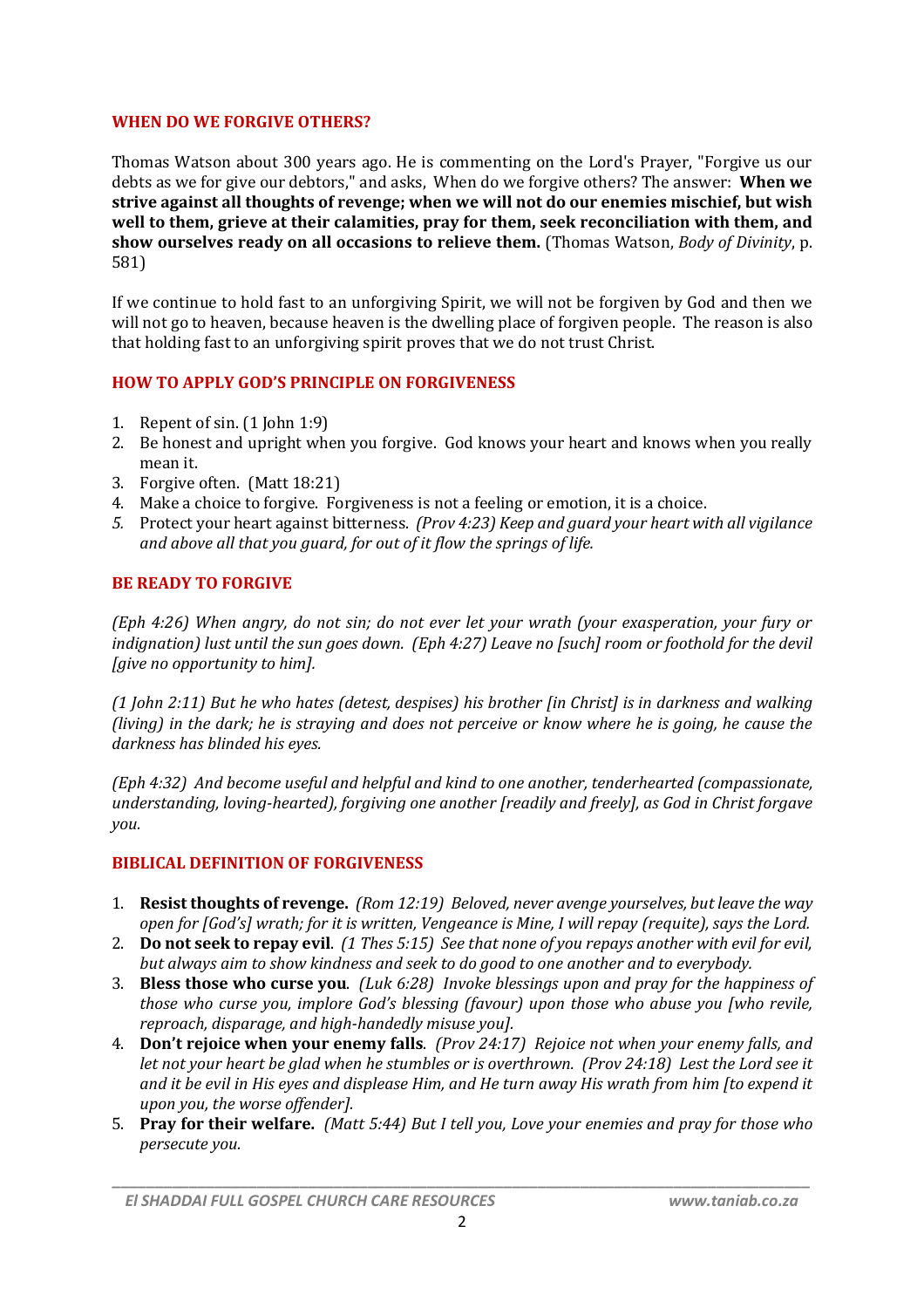- 6. **Seek reconciliation and peace**. *(Rom 12:18) If possible, as far as it depends on you, live at peace with everyone.*
- 7. **Always be prepared to help**. *(Ex 23:4) If you meet your enemy's ox or his donkey going astray, you shall surely bring it back to him again.*
- 8. **Let go all inner vows** of "I will never". *(See prayer below)*

## **WHAT FORGIVENESS IS NOT**

**1. Forgiveness is not the absence of anger against the sin that took place.**

It is not expected of you to feel good about what happened, but you do not have to hold on to revengeful thoughts which can harm yourself and the other person. *(1 Pet 2:23) When He was reviled and insulted, He did not revile or offer insult in return; [when] He was abused and suffered, he made no threats [of vengeance]; but He trusted [Himself and everything] to Him Who judges fairly.* 

## **2. Forgiveness is not the absence of serious consequences due to sin.**

Thomas Watson's answer on: Is God angry with His pardoned ones? Though a child of God, after pardon, may incur his fatherly displeasure, yet his judicial wrath is removed. Though he may lay on the rod, yet he has taken away the curse**. Correction may befall the saints, but not destruction.** 

Even when there is forgiveness, there will sometimes still be consequences. *(Heb 12:6) For the Lord corrects and disciplines everyone whom He loves, and He punishes, even scourges, every son whom He accepts and welcomes to His heart and cherishes. (Heb 12:10) For [our earthly fathers] disciplined us for only a short period of time and chastised us as seemed proper and good to them; but He disciplines us for our certain good that we may become sharers in His own holiness.*

## **3. Forgiving a person who do not want to repent or reconcile.**

*(Luk 17:3) Pay attention and always be on your guard [looking out for one another]. If your brother sins (misses the mark), solemnly tell him so and reprove him, and if he repents (feel sorry for having sinned), forgive him. (Luk 17:4) And even if he sins against you seven times in a day, and turns to you seven times and says, I repent [I am sorry], you must forgive him (give up resentment and consider the offense as recalled and annulled).*

When a person who has done us wrong do not show any remorse, repent or wishes to turn from his wrong ways, he is cutting off the full work of forgiveness of God in his life. In such scenarios we can still lay down our own will and give our anger and resentment to God. We can seek to do good with the understanding that with such a person we will not be able to reconcile or restore the relationship. Thomas Watson said something very jolting: We are not bound to trust an enemy, but we are bound to forgive him.

#### **PRAYER FOR HEALING FROM UNFORGIVENESS**

Heavenly Father, in the Name of Jesus, I acknowledge that I have sinned against You by not forgiving those who had offended me. I have been critical and judgmental towards others. I repent of this and ask Your forgiveness. I also acknowledge my inability to forgive without Your help. Therefore, from my heart, I choose to forgive *(insert person's name and release each one individually).* 

I bring, under the blood of Jesus, all that they had done wrong towards me. I release them from owing me anything. I remit their sins against me. I release them from bondage and I ask that You bless them and lead them into a closer relationship with You. In Jesus' Name. Amen.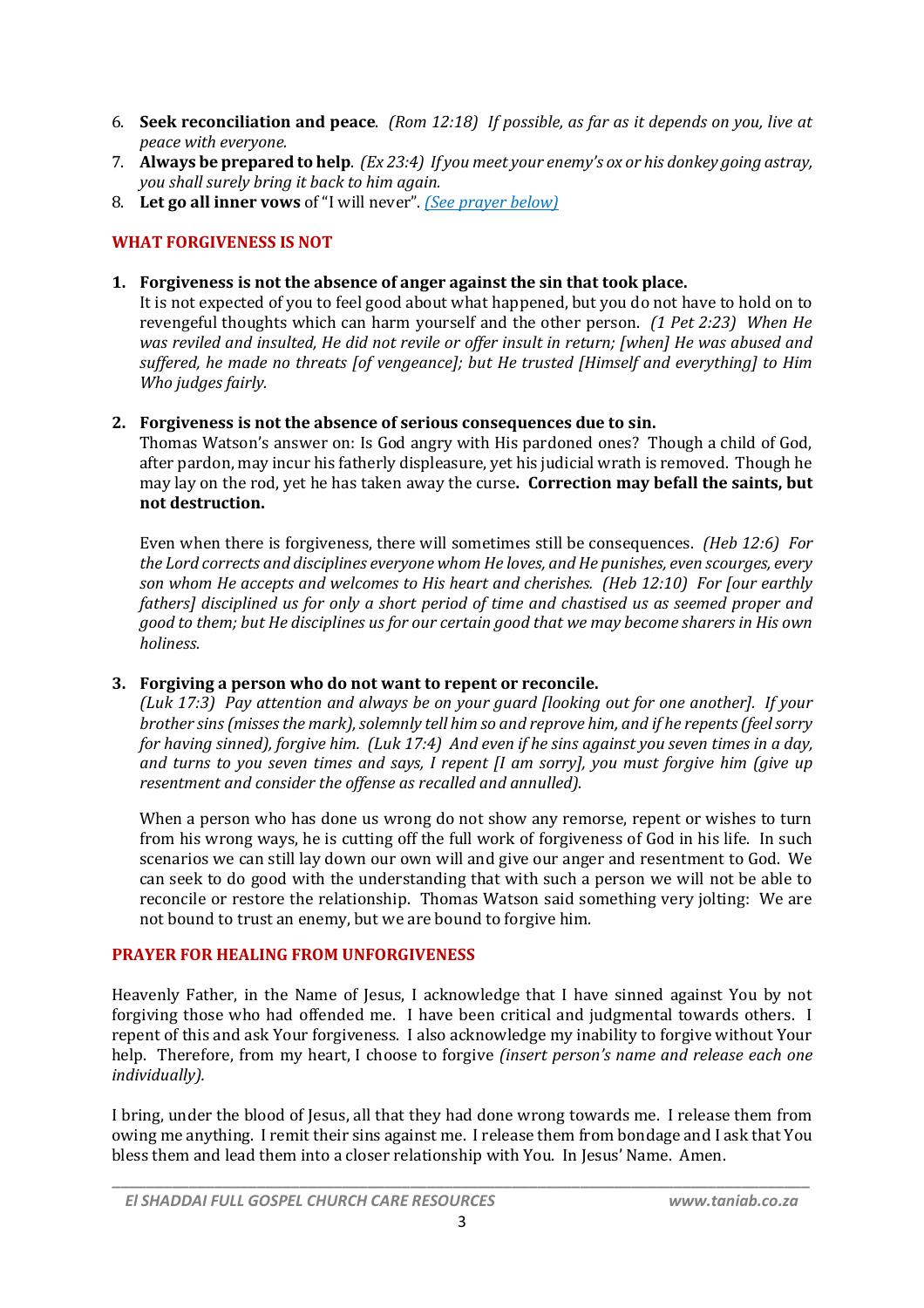#### **PRAYER FOR MY ENEMIES**

Father, Your Word says that I must love my enemies and pray for those who persecutes me (Matthew 5:44). [Now having received the Holy Spirit, and being led and directed by Him] if  $I$ forgive the sins of anyone, they are forgiven; if I retain the sins of anyone, they are retained (John 20:23). Lord I therefore forgive (left, remit, and let go of the debts, and give up resentment against) my enemies (Matthew 6:12).

Lord I need You to help me to listen to You [in order to heed, make it a practice to] love my enemies, treat them well (do good to, act nobly toward) those who detest me and pursue me with hatred (Luke 6:27). I invoke blessings upon and pray for the happiness of those who curse me, implore God's blessing (favour) upon those who abuse me [who revile, reproach, mock, and highhandedly misused me] (Luke 6:28). Even though this might be difficult for me I know that I have strength for all things in Christ who empowers me [I am ready for anything and equal to anything through Him who infuses inner strength into me; I am self-sufficient in Christ's sufficiency] (Philippians 4:13).

Through the help of Your Word I am an imitator of You [I copy You and follow Your example], as a well-beloved and forgiven child [imitates their father] (Ephesians 5:1).

Father, I thank You that I have great peace in this situation, for I love Your law and I refuse to take offence towards *(name)* and refuse to stumble because of this situation (Psalm 119:165). I am blessed (happy – with life-joy and satisfaction in Your favour and salvation, apart from outward conditions – and to be envied) when I take no offence in You and when I am not hurt , resentful, annoyed, repelled or made to stumble [whatever may occur] (Luke 7:23).

And now Father I roll my works upon You [commit and trust them wholly to You; You will cause my thoughts to become agreeable to Your will, and] so shall my plans be established and succeed (Proverbs 16:3). In Jesus' Name. Amen.

#### **HEALING FROM INNER VOWS**

Dear Heavenly Father, I confess the vow of "I will never let anyone hurt (or use) me again; I will never try anything again; I will never be rejected again; I will never trust a man (or woman) again" as a sin and ask forgiveness for it.

I confess self-imposed word curses of mental and / or emotional breakdown: "It's driving me crazy; I just can't take it anymore; they just drive me mad".

I confess self-imposed word curses of repeated or chronic sickness: "Whenever there's a bug, I catch it; I'm sick and tired; it runs in the family, so I guess I'm next".

I confess self-imposed word curses of barrenness, a tendency to miscarry, or other related female problems: "I don't think I'll ever get pregnant; I've got the 'curse' again; I just know I'm going to lose this one; I always do".

I confess self-imposed word curses of breakdown of a marriage and family alienation: "the palm reader said my spouse would leave me; somehow I always knew my spouse would find another partner; in our family, we have always fought like cats and dogs".